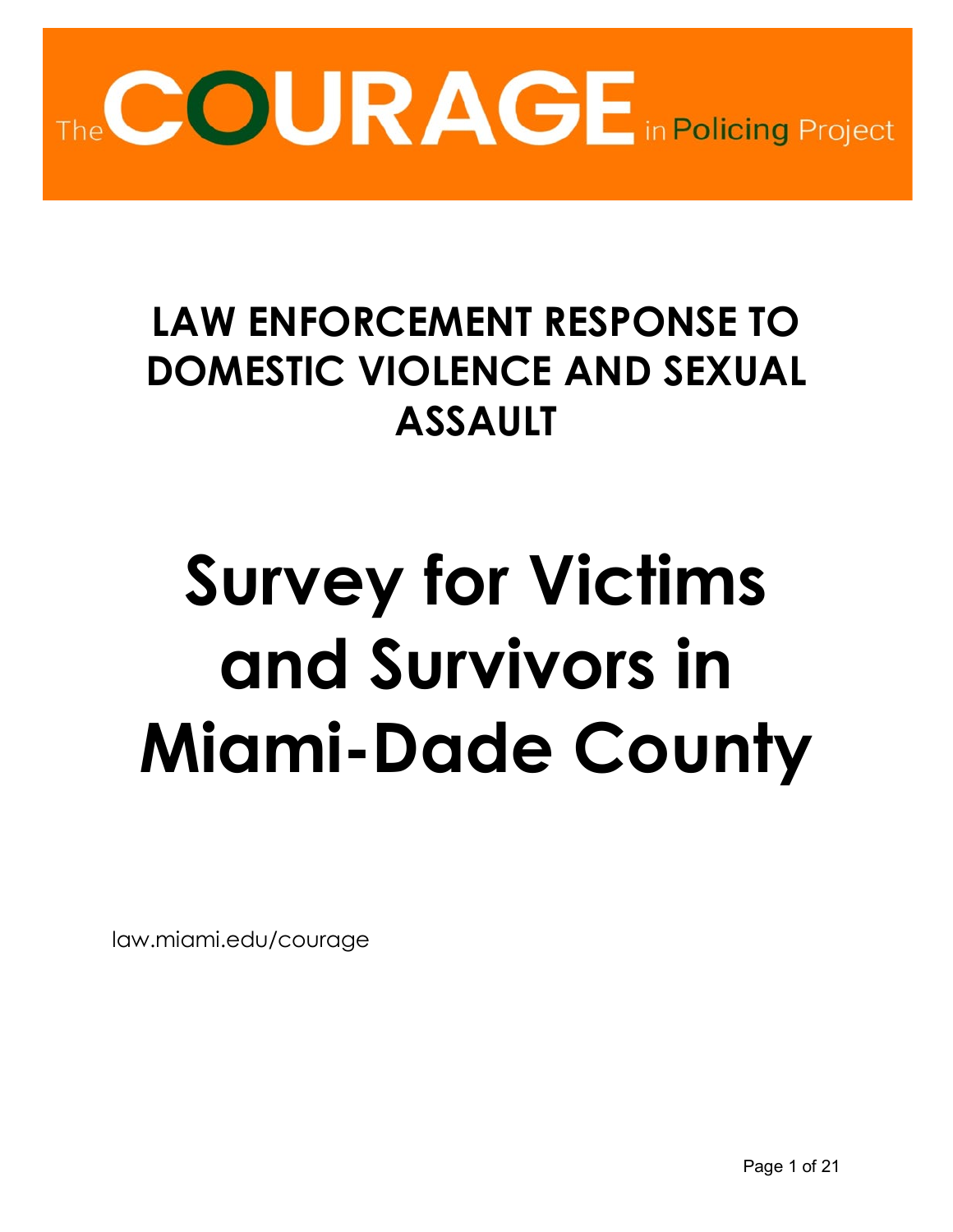

#### **CONSENT**

This survey assesses law enforcement response to domestic violence and sexual assault in South Florida. We want to hear from victims and survivors of domestic violence and sexual assault in South Florida. Participants will be asked to share their personal observations of law enforcement's reaction and response to domestic violence as it relates to their personal experiences. We hope that the information collected from the survey will be useful for efforts to enhance police responses to domestic violence, sexual assault, and all forms of gender violence, and that this information will help to enhance access to safety and justice for all survivors. We are primarily focusing on your experiences with law enforcement in the United States.

The study should take you approximately 10 to 15 minutes to complete. Please do your best to respond to every question. You should answer the questions to the best of your knowledge, based on your experiences. There is no prompt to call your attention to skipped questions, so please review your answers.

Your participation in this research is voluntary. You have the right to withdraw at any point during the study, for any reason, and without any repercussion. If you would like to contact the Principal Investigator in the study to discuss this research, please e-mail Professor Caroline Bettinger-Lopez at [courage@law.miami.edu.](mailto:courage@law.miami.edu)

While you will not experience any direct benefits from participation in this study, information collected in this study may benefit others in the future by helping to identify additional services, policies, and training needed to support survivors of domestic violence and sexual assault.

**Confidentiality: Please be assured that your responses will be kept completely confidential and anonymous.** Your name will not be used. We will refer generically to responses from survivors represented, and will use aggregated data and regional examples. The survey will ask for stories and specific examples which are particularly powerful at illuminating circumstances. **We encourage you whenever possible to include specific examples.**

The survey may cover difficult topics, and we encourage you to take breaks or stop the survey as necessary. If you are experiencing an emergency situation or are in need of immediate assistance for a domestic violence or sexual assault situation, please contact the **Florida Domestic Violence Hotline at 1-800-500-1119, RAINN's National Sexual Assault Hotline at 800-656-HOPE (4673), or Switchboard 211 (Dial 211 from any phone in Miami-Dade or Monroe County).** The Florida Domestic Violence Hotline is operational 365 days a year and provides trilingual services by connecting survivors to local shelters, support groups, and ongoing advocacy. The RAINN National Sexual Assault Hotline connects victims to local resources to assist in the healing process. Switchboard 2-1-1 provides a 24/7 source for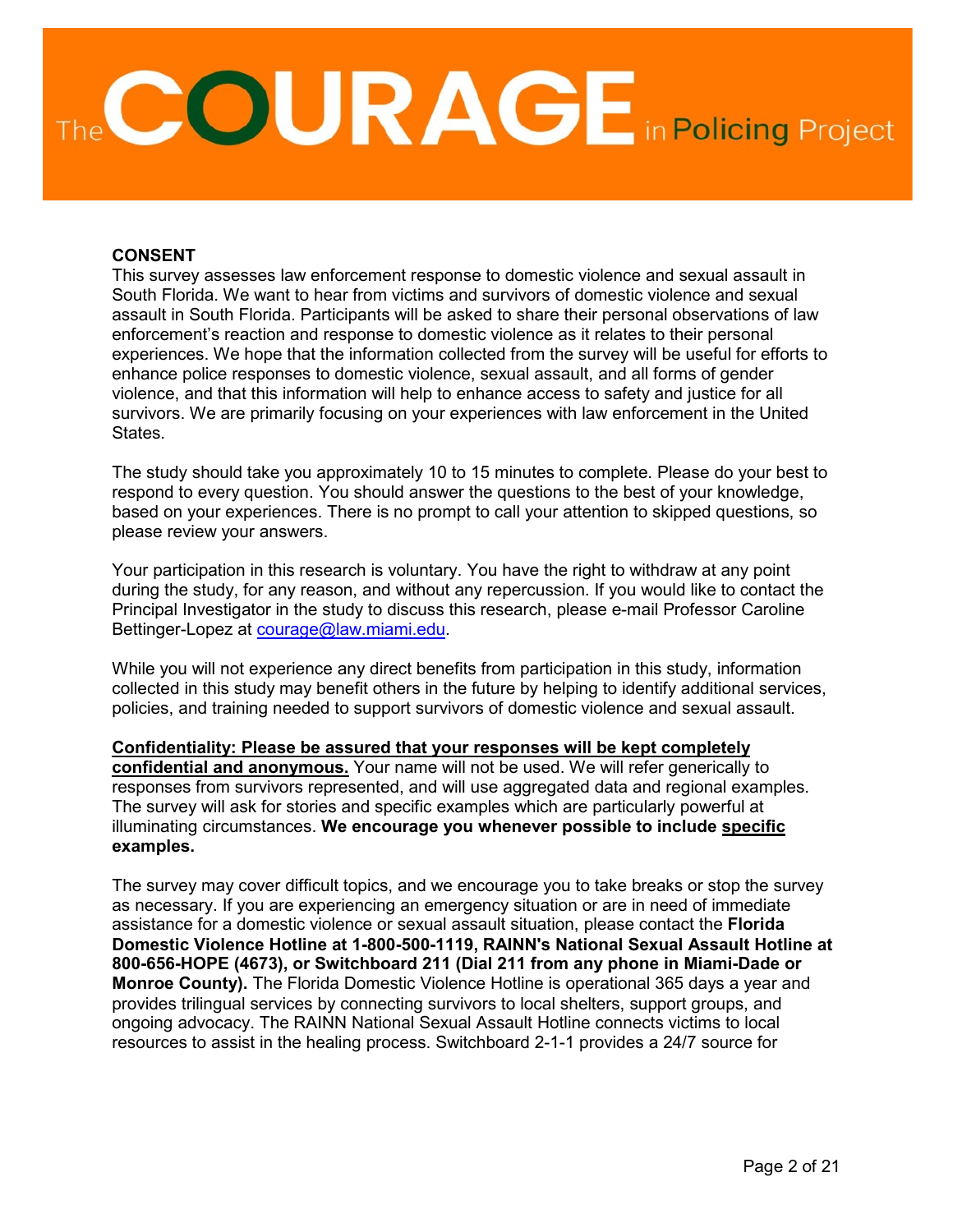

information and resources for all health and human services in Miami-Dade and Monroe counties.

If you have questions regarding your rights as a research participant, contact the University of Miami, Human Subject Research Office at (305)-243-3195.

By clicking the button below, you acknowledge that your participation in the study is voluntary, that you are 18 years of age, and that you are aware that you may choose to terminate your participation in the study at any time and for any reason.

- $\bigcirc$  I consent, begin the study
- $\bigcirc$  I do not consent, I do not wish to participate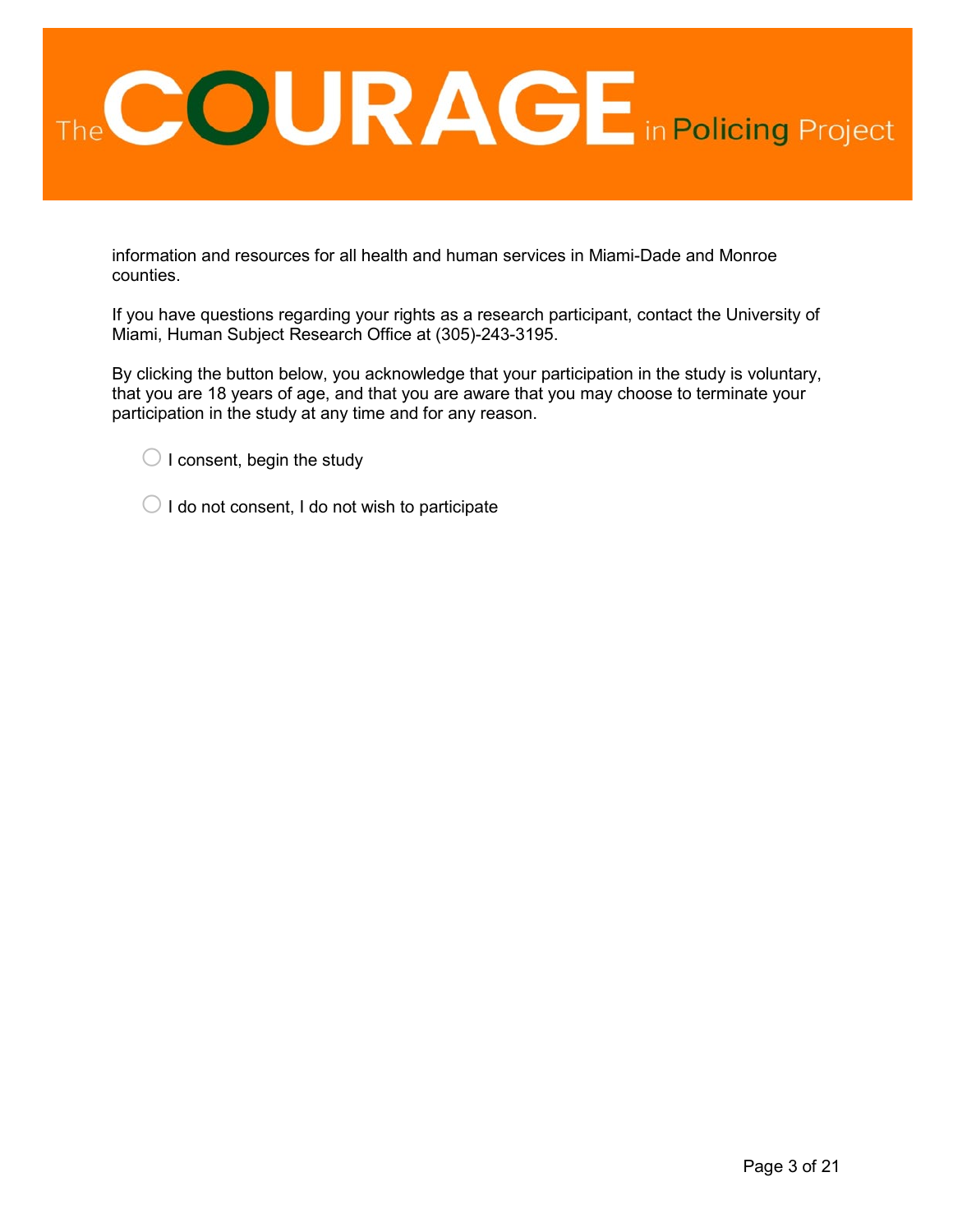

#### **KEY TERMS**

The terminology presented below is intended to provide a common vocabulary and context for our survey.

**Sexual Assault:** The term sexual assault refers to sexual contact or sexual behavior that occurs without consent of the victim. Sexual assault includes: fondling or unwanted sexual touching, forcing a victim to perform sexual acts, attempted rape, and unwanted sexual penetration (rape).

**Domestic Violence:** The term domestic violence, also known as intimate partner violence, describes physical, sexual, or psychological harm by a current or former partner or spouse. This type of violence can occur among heterosexual or same-sex couples and does not require sexual intimacy.

**Victim/Survivor:** In the eyes of the law, sexual assault and domestic violence are crimes, which would make someone who experiences it a "victim." However, many individuals who have experienced domestic violence and/or sexual assault prefer to use the term "survivor" as a term indicating empowerment in the context of dealing with a traumatic, life-changing experience. Both terms will be used without distinction in this survey.

**Police Bias:** For the purpose of this survey, the term police bias includes both explicit and implicit biases which affect law enforcement's perception of sexual assault or domestic violence crimes. These biases can prevent law enforcement agencies from effectively handling allegations presented, and thereby undermine the effectiveness of their response (e.g finding a sexual assault to be less severe because the victim was intoxicated at the time of the assault, or failing to investigate a domestic violence crime because the victim is a homosexual male).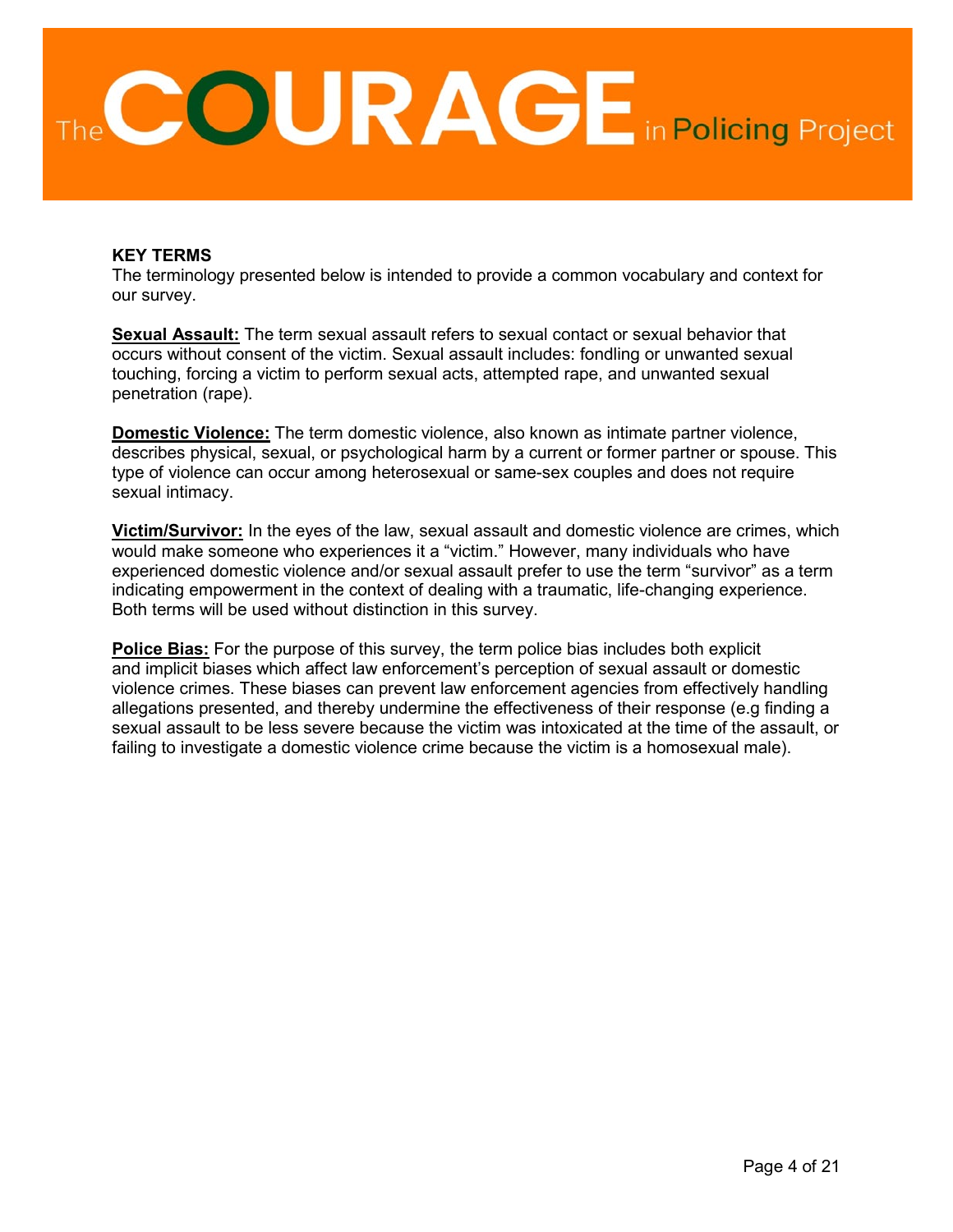

| Q1. Please indicate your gender identity: |  |  |  |
|-------------------------------------------|--|--|--|
|-------------------------------------------|--|--|--|

| Male                                                                                                                                           |
|------------------------------------------------------------------------------------------------------------------------------------------------|
| Female                                                                                                                                         |
| <b>Transgender Man</b>                                                                                                                         |
| Transgender Woman                                                                                                                              |
| <b>Gender Non-Conforming</b>                                                                                                                   |
|                                                                                                                                                |
| Q2. What is your race/ethnicity? (Check all that apply):                                                                                       |
| <b>Black/African American</b>                                                                                                                  |
| White/Caucasian                                                                                                                                |
| Hispanic/ Latino/a                                                                                                                             |
| Native American/ Hawaiian/ Alaska Native/ other Pacific Islander                                                                               |
| Multiracial                                                                                                                                    |
|                                                                                                                                                |
| East Asian                                                                                                                                     |
| South Asian                                                                                                                                    |
| Middle Eastern/North African                                                                                                                   |
| Eastern European (please specify nationality) __________________________________                                                               |
| Other (please specify)<br><u> 1980 - Jan Samuel Barbara, martin da shekara 1980 - An tsa a tsa a tsa a tsa a tsa a tsa a tsa a tsa a tsa a</u> |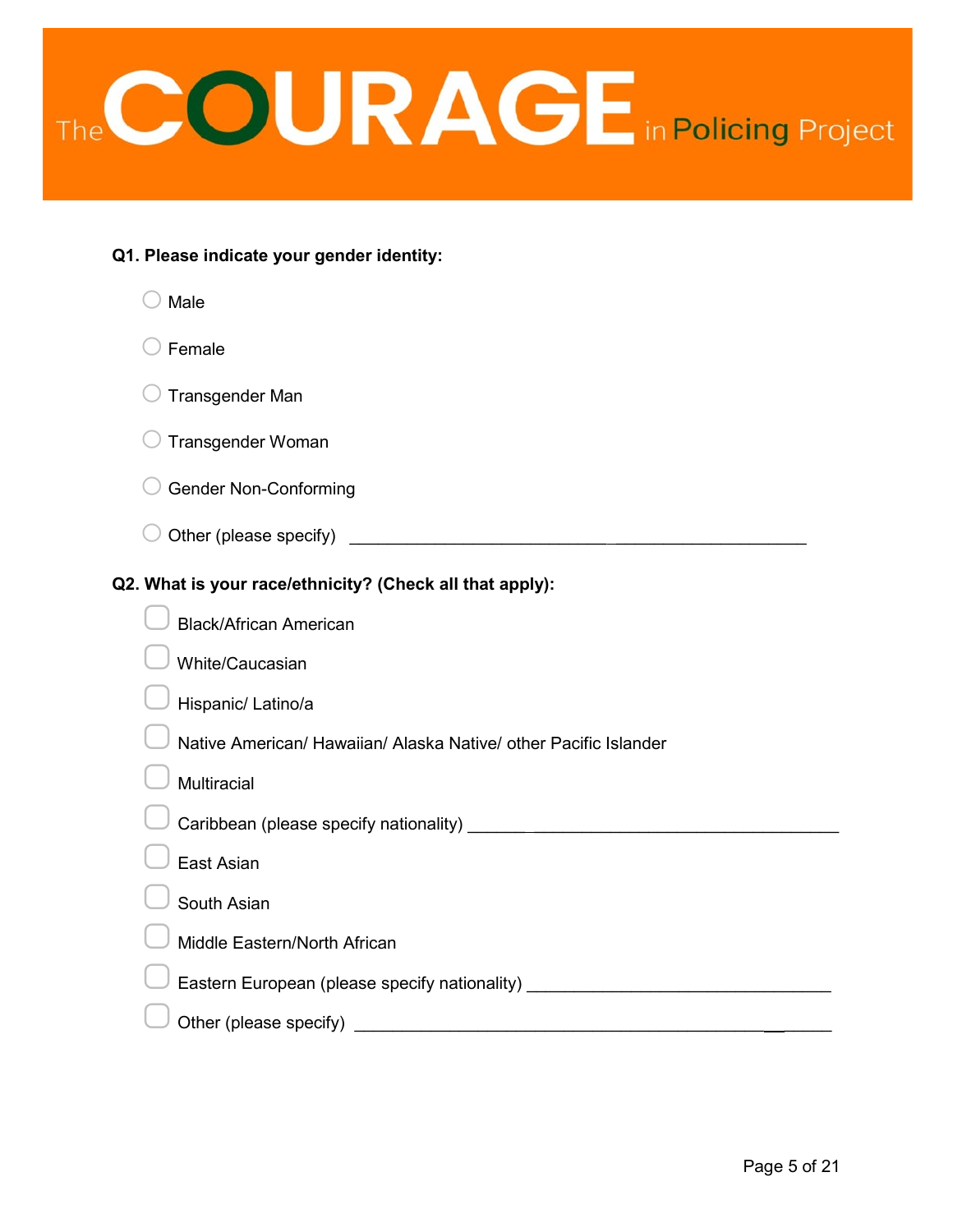

**Q3. Which of the following best describes the area you live in (If homeless, please describe the location where you most recently resided):**

\_\_\_\_\_\_\_\_\_\_\_\_\_\_\_\_\_\_\_\_\_\_\_\_\_\_\_\_\_\_\_\_\_\_\_\_\_\_\_\_\_\_\_\_\_\_\_\_\_\_\_\_\_\_\_\_\_\_\_\_\_\_\_\_

 $\bigcirc$  Urban

 $\bigcirc$  Rural

 $\bigcirc$  Suburban

**Q4. What is your current zip code?**

#### **Q5. Do you consider yourself to be:**

| $\bigcirc$ Heterosexual/straight |  |
|----------------------------------|--|
|----------------------------------|--|

 $\bigcirc$  Lesbian/gay

 $\bigcirc$  Bisexual

 $\bigcirc$  Other (please specify)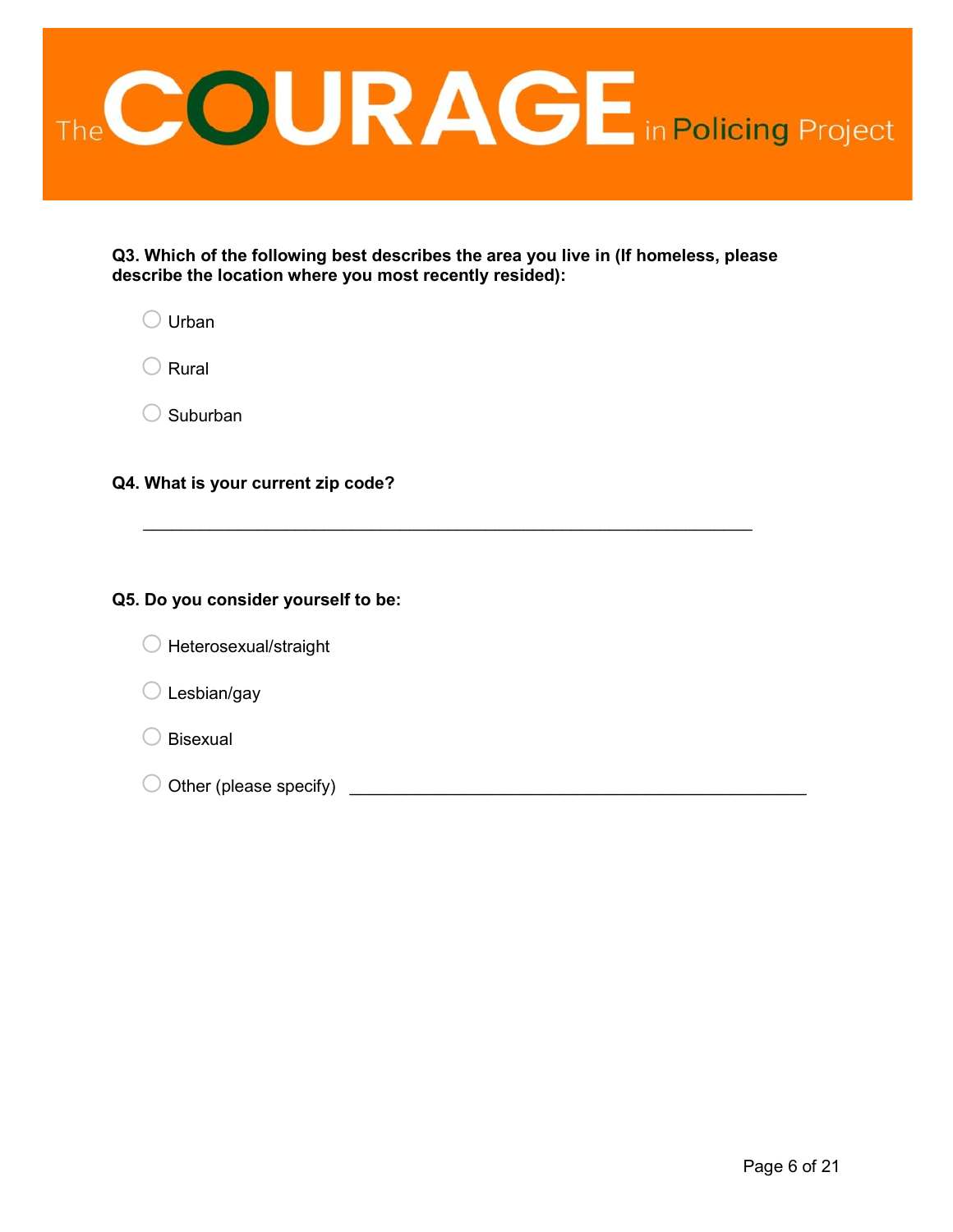

#### **Q6. Which category below includes your age?**

- $\bigcirc$  18-24 years old
- $\bigcirc$  25-34 years old
- $\bigcirc$  35-44 years old
- $\bigcirc$  45-54 years old
- $\circ$  55-64 years old
- $\circ$  65-74 years old
- $\bigcirc$  75 years or older

#### **Q7. Would you describe yourself as low income (poverty or working poor)?**

- $\bigcirc$  Yes
- $\bigcirc$  No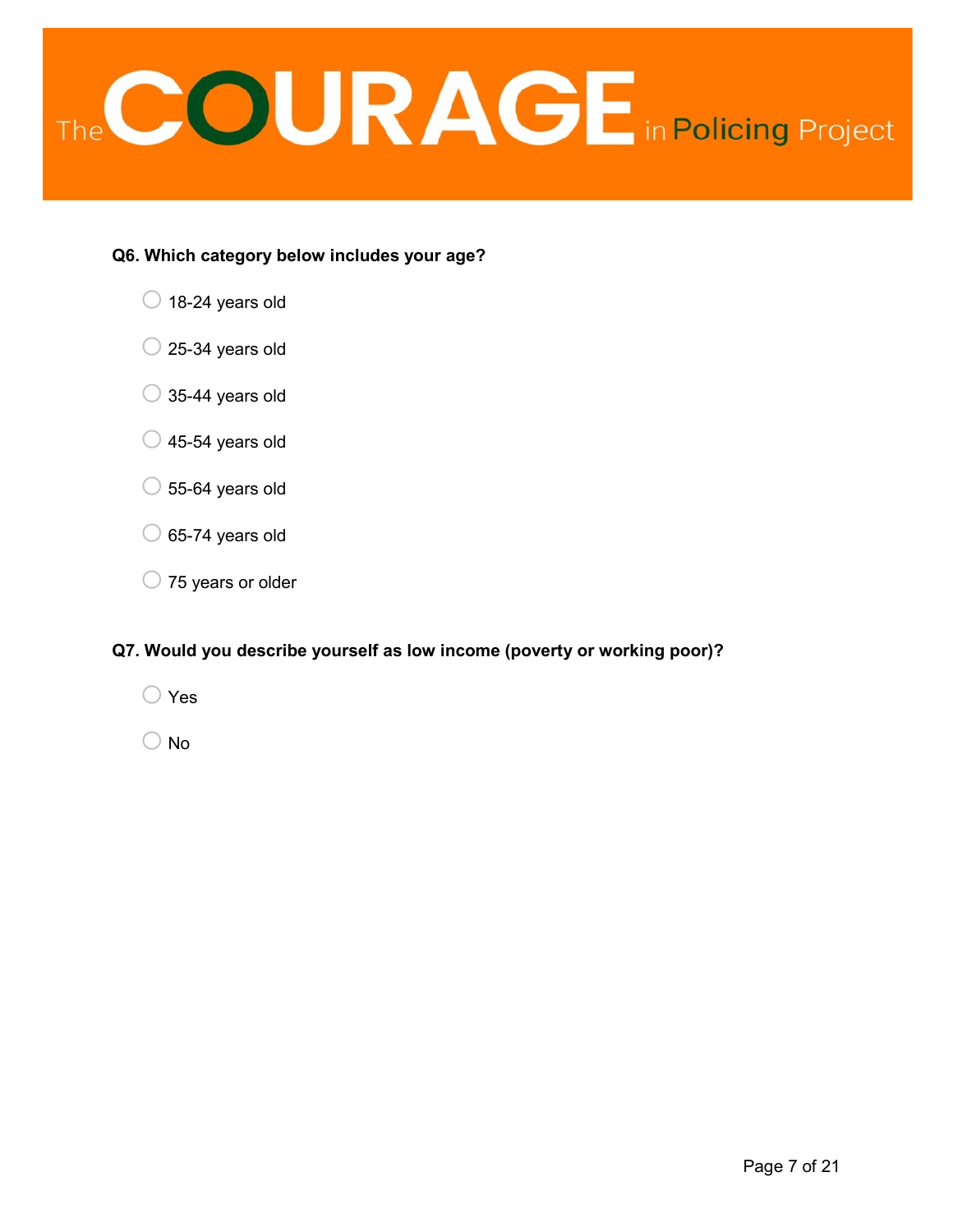

#### **Q8. Which category below best describes your educational level?**

|  |  | $\bigcirc$ No schooling |
|--|--|-------------------------|
|--|--|-------------------------|

- $\bigcirc$  1st-8th grade
- $\bigcirc$  Some high school
- $\bigcirc$  High school diploma or GED
- $\bigcirc$  Some college
- $\bigcirc$  Two-year technical degree
- $\bigcirc$  Four-year college graduate
- $\bigcirc$  Graduate degree

#### **Q9. Do you have a disability?**

 $\bigcirc$  Yes

 $\bigcirc$  No

#### **Q10. Have you ever had an interaction with law enforcement in the past that has affected your confidence or trust in law enforcement?**

| $\bigcirc$ Yes (Please describe) |  |
|----------------------------------|--|
|                                  |  |

 $\bigcirc$  No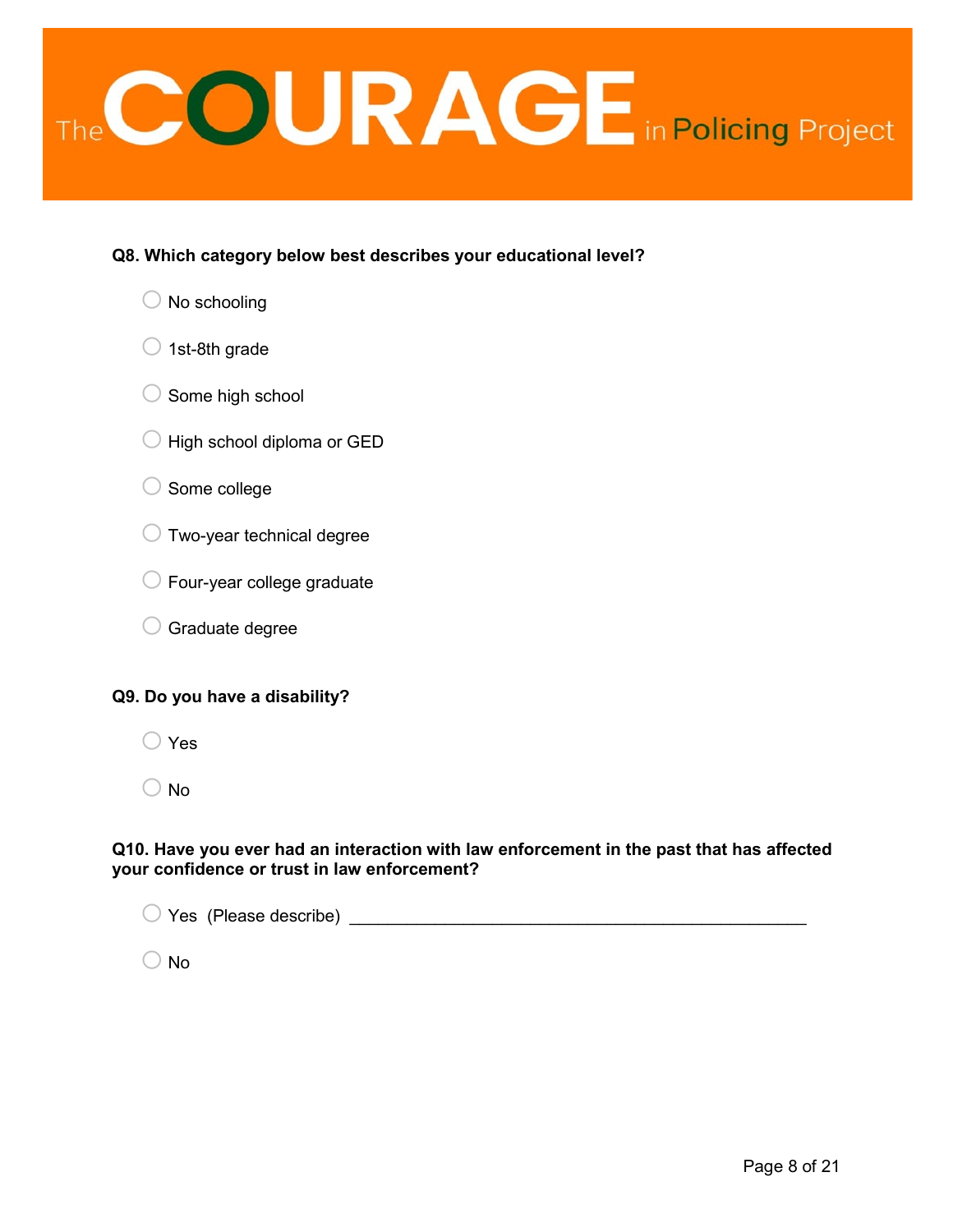

**Q11. Did anyone (including you) report your domestic violence/sexual assault experience to a police officer?**

 $\bigcirc$  Yes (Continue to page 10)

 $\bigcirc$  No (Skip to page 18)

 $\bigcirc$  I am not a victim of partner abuse or sexual assault (Stop here, thank you for participating.)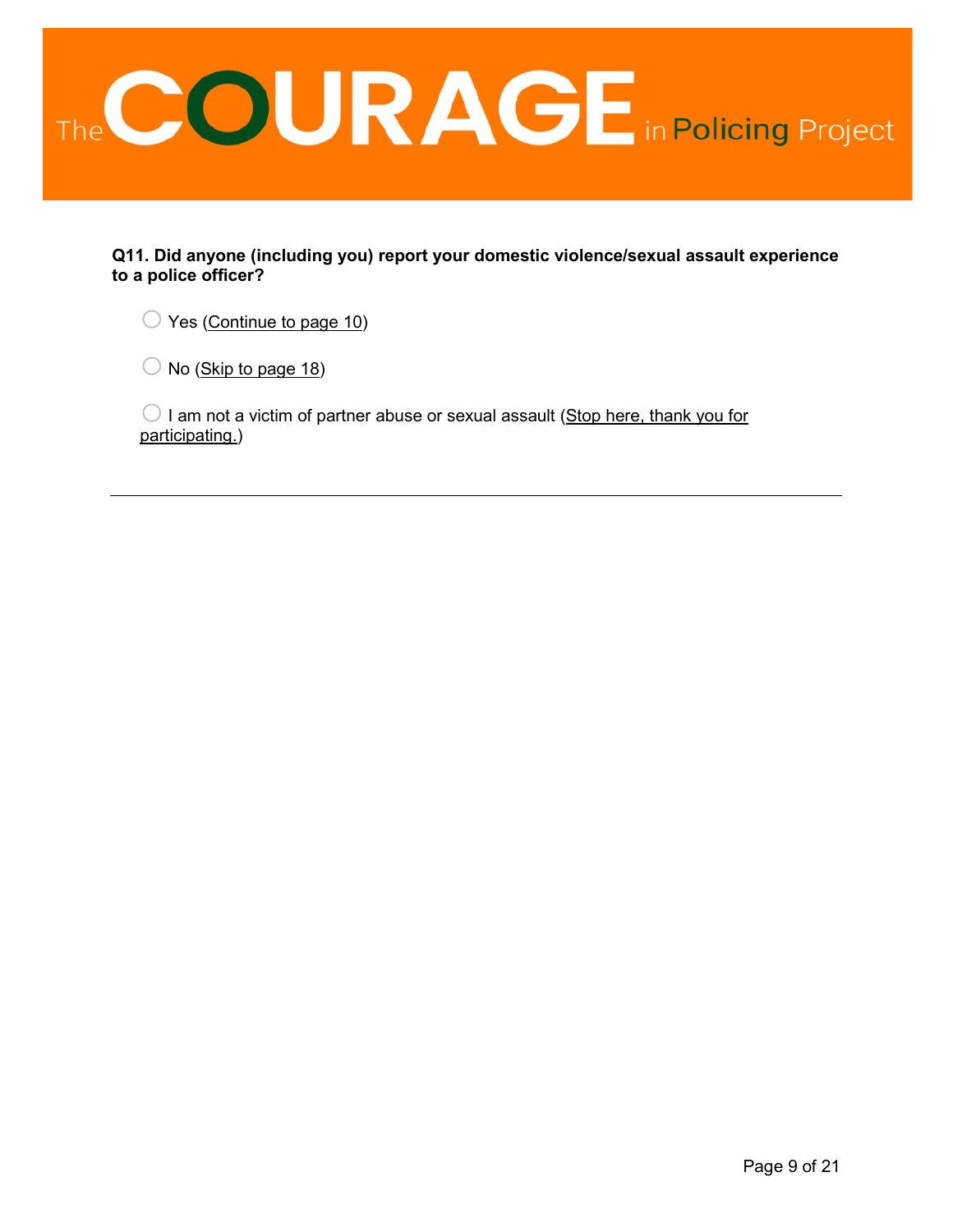

**Q12. In general, how do you think your interactions with law enforcement have impacted your safety?**

 $\bigcirc$  I felt safer

 $\bigcirc$  I felt less safe

 $\bigcirc$  I felt there was no difference in my safety

**Q13. When you interacted with the police regarding your domestic violence/sexual assault incident, did you feel the police treated you with respect?**

o Yes

 $\bigcirc$  No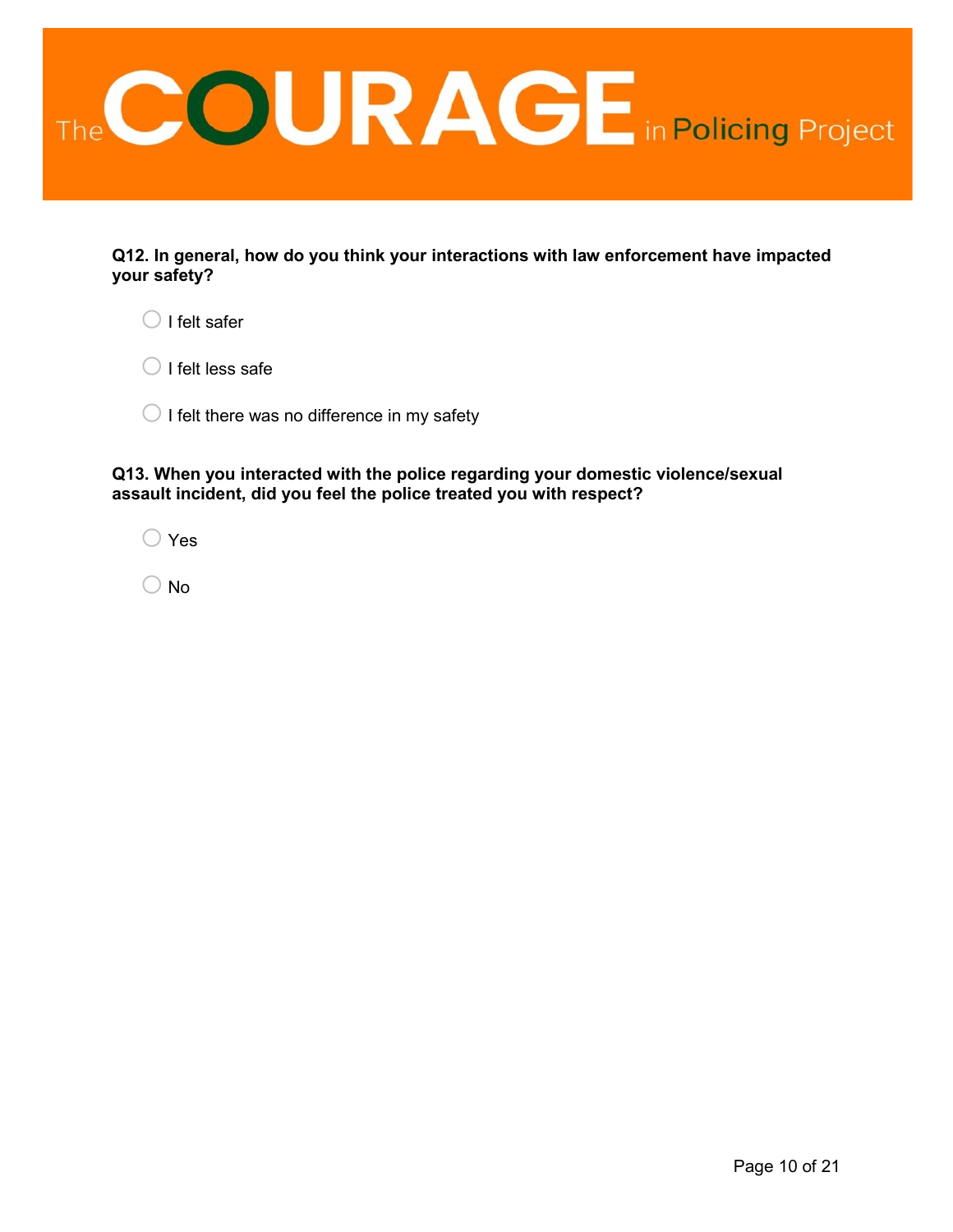

| Q14. What were the most helpful things the police have said or done for you when     |  |  |  |
|--------------------------------------------------------------------------------------|--|--|--|
| responding to a domestic violence or sexual assault incident? (check all that apply) |  |  |  |

| Told me they believed me                                                                       |
|------------------------------------------------------------------------------------------------|
| Told me what happened to me was a crime                                                        |
| Arrested the abuser                                                                            |
| Referred my case to a prosecutor, in order for charges to be filed against the abuser          |
| Helped me get a protection/restraining order                                                   |
| Transported me to a shelter or a safe place                                                    |
| Connected me with a victim advocate                                                            |
| Communicated respectfully with me                                                              |
| Made safety suggestions                                                                        |
| Gave me referrals to other resources                                                           |
| Provided help and services in a language I was comfortable in (please specify the<br>language) |
| Told me about my options (including those listed above)                                        |

Other (please specify)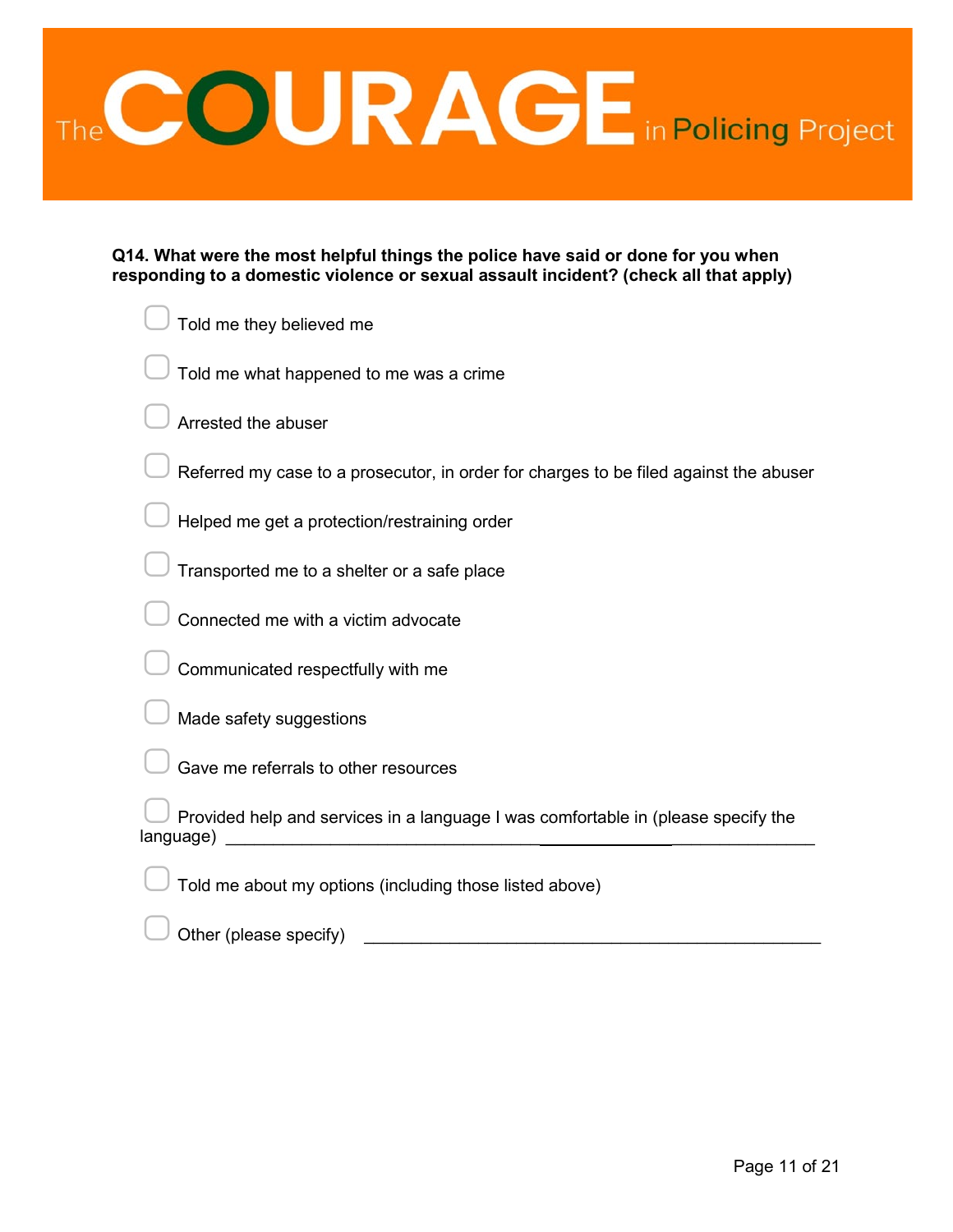

**Q15. Do you think that the police were biased against you when responding to your domestic violence or sexual assault incident? Please refer to key terms on page 4 for definition of police bias.**

Yes (Continue to question 15a on page 13)

▢ No (Skip to Question 16 on page 14)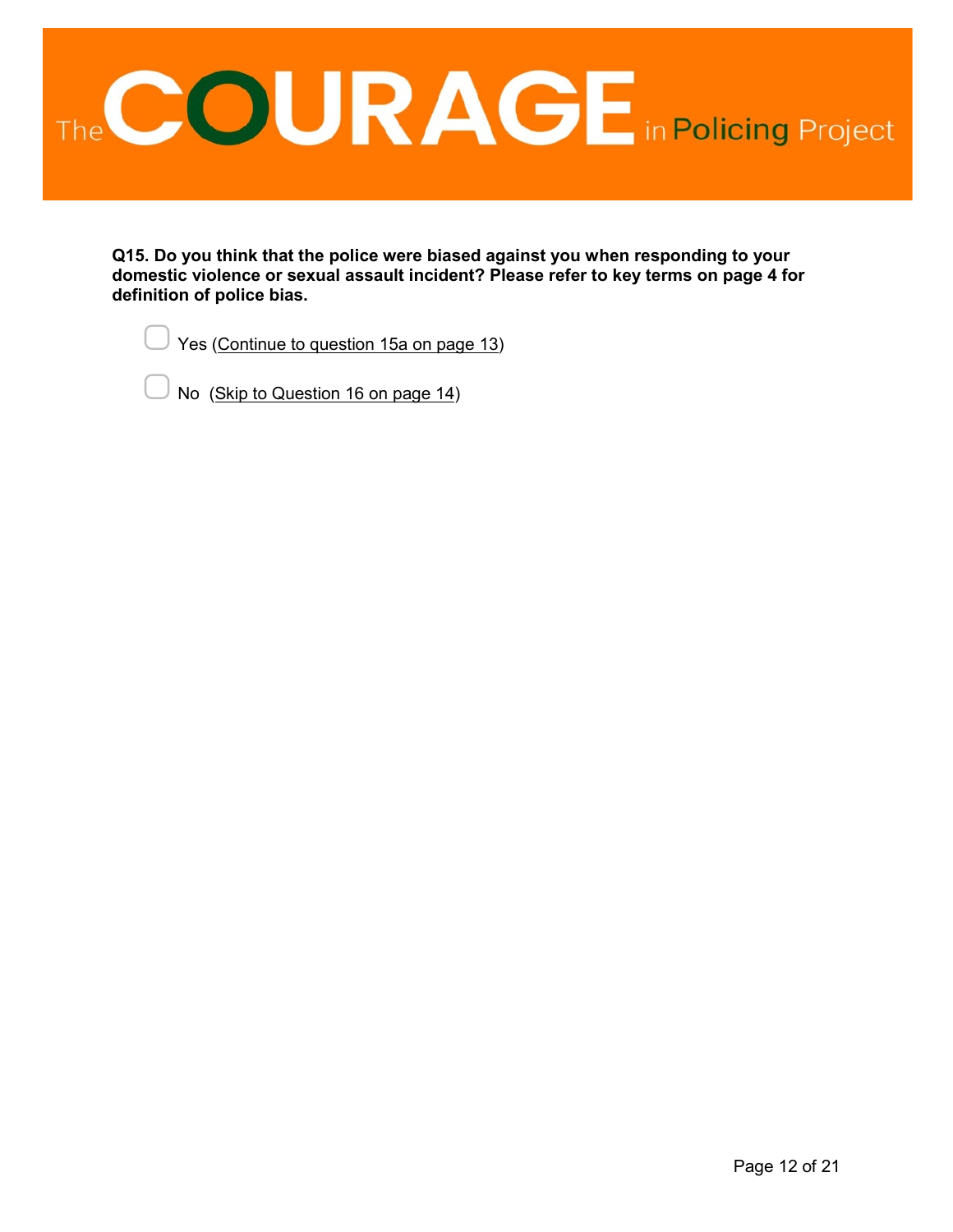

**Q15a. If yes, do you think that the police were biased against you due to your: (Check all that apply)**

| <b>Immigration Status</b>                                                                                    |
|--------------------------------------------------------------------------------------------------------------|
| Race/ethnicity                                                                                               |
| Gender                                                                                                       |
| Gender Identity (LGBTQI)                                                                                     |
| Nationality                                                                                                  |
| <b>Sexual Orientation</b>                                                                                    |
| Religion                                                                                                     |
| Neighborhood where you live                                                                                  |
| Neighborhood where the domestic violence/sexual assault incident took place                                  |
| Profession/Professional identity (ex. sex worker)                                                            |
| Age                                                                                                          |
| Disability/Mental Health                                                                                     |
| Drug use                                                                                                     |
| Poverty/limited income                                                                                       |
| The police were biased against me because the offender has connections with the<br>police or powerful people |
| Other (please specify)                                                                                       |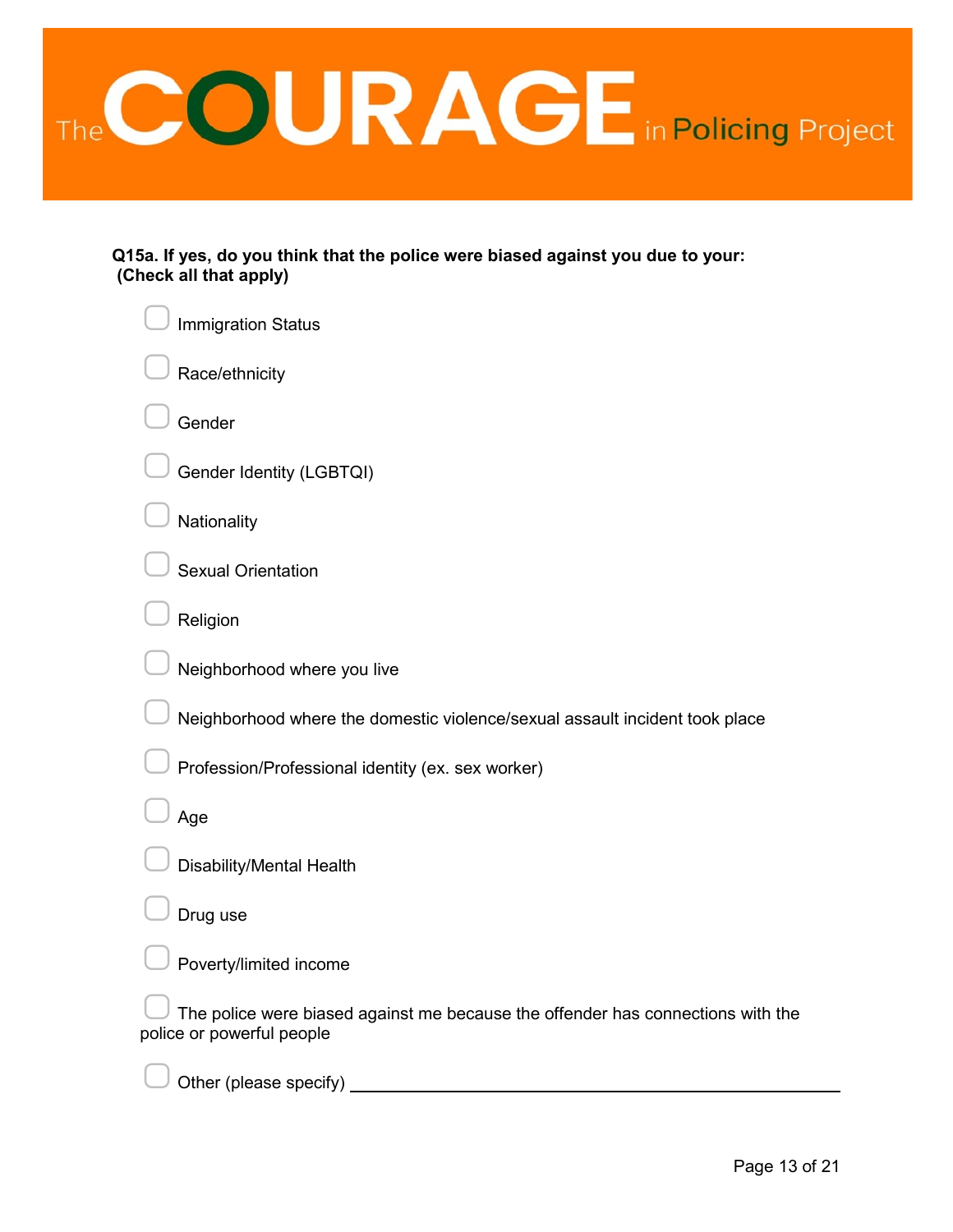

**Q16. When you contacted the police about your domestic violence or sexual assault incident, was anyone arrested? (check all that apply)**

| $\frac{1}{2}$ The perpetrator was arrested. |
|---------------------------------------------|
| I was arrested.                             |
| No one was arrested.                        |
| Someone else was arrested. (please specify) |

**Q17. How likely would you be to call the police in the future if you were assaulted or concerned for your safety due to domestic violence or sexual assault?**

 $\bigcirc$  Extremely likely

 $\bigcirc$  Likely

 $\bigcirc$  Neutral

 $\bigcirc$  Unlikely

 $\bigcirc$  Very unlikely

 $\bigcirc$  Unsure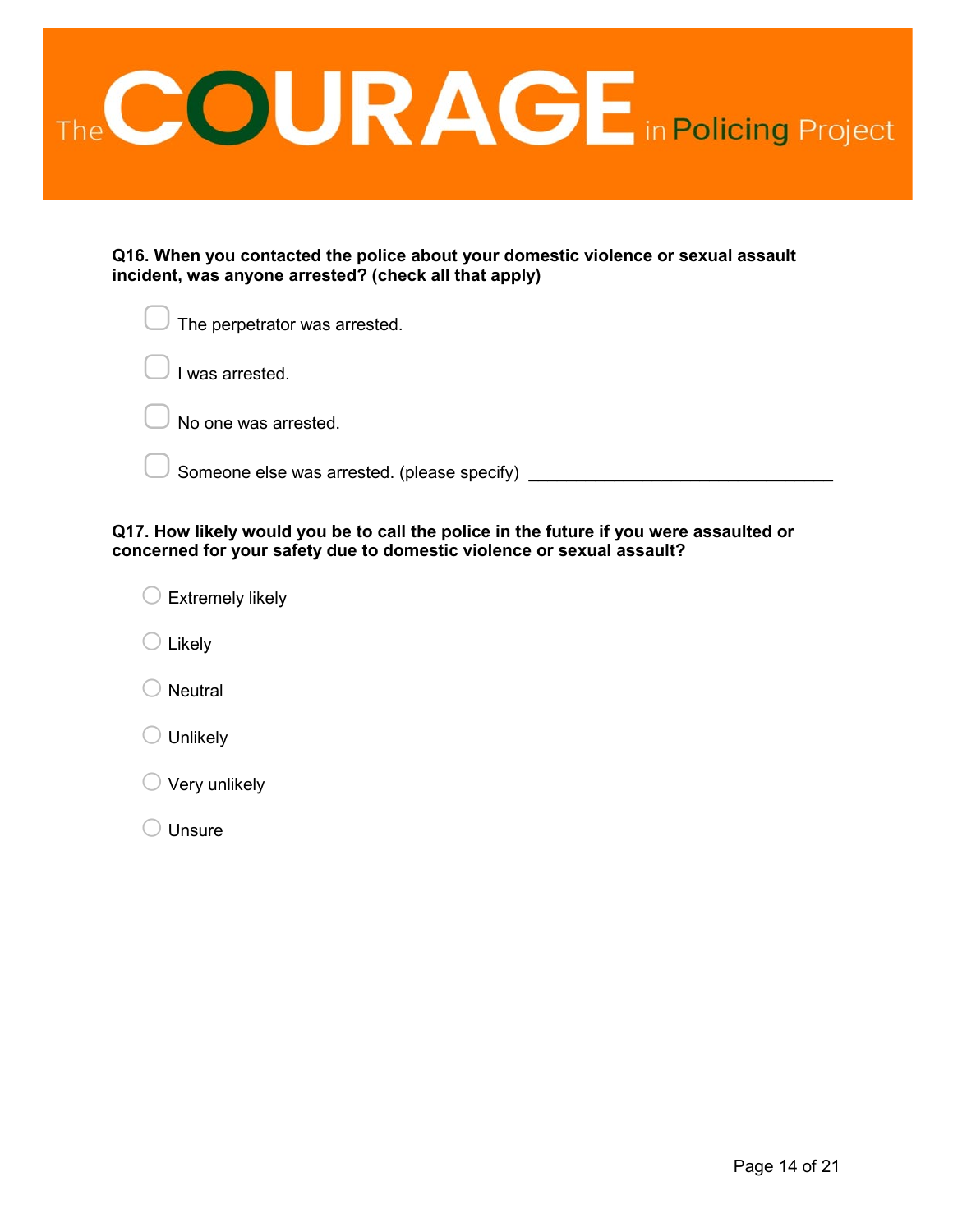

**Q18. Please tell us about any reasons you might not call the police or cooperate with the criminal justice system for your experiences of domestic violence or sexual assault victimization in the future (Check up to 5 reasons):** 

| <b>Lack of Knowledge</b> - I am not informed of the resources available to me or how to<br>access the police.                                                     |
|-------------------------------------------------------------------------------------------------------------------------------------------------------------------|
| <b>Confidentiality</b> $-1$ was concerned the police would not keep my situation confidential<br>or that others would find out.                                   |
| Previous Negative Experiences (unrelated matter) - I had previous negative<br>experiences with the police due to an unrelated matter.                             |
| Previous Negative Experiences (same matter) - I had previous negative<br>experiences with the police due to a matter related to domestic violence/sexual assault. |
| <b>Poor Treatment</b> - I am concerned I would be treated poorly.                                                                                                 |
| <b>Lack of Action</b> – I am concerned no action would be taken.                                                                                                  |
| Not Serious Enough - I do not think the incident was serious enough to report.                                                                                    |
| Did Not Desire Action - I do not want any action taken.                                                                                                           |
| Avoiding Arrest of Abuser – I do not want the abuser to be arrested or prosecuted.                                                                                |
| <b>Economic Harm</b> – I am worried that an arrest of the abuser would result in economic<br>harm to him/her, or to myself, or to our children.                   |
| Did Not Need Assistance - I do not need assistance.                                                                                                               |
| <b>Embarrassment/Fear of Blame</b> - I am embarrassed and/or feared that other people<br>might blame me. (12)                                                     |

**Fear of Getting in Trouble** – I feel that I might get in trouble for some reason.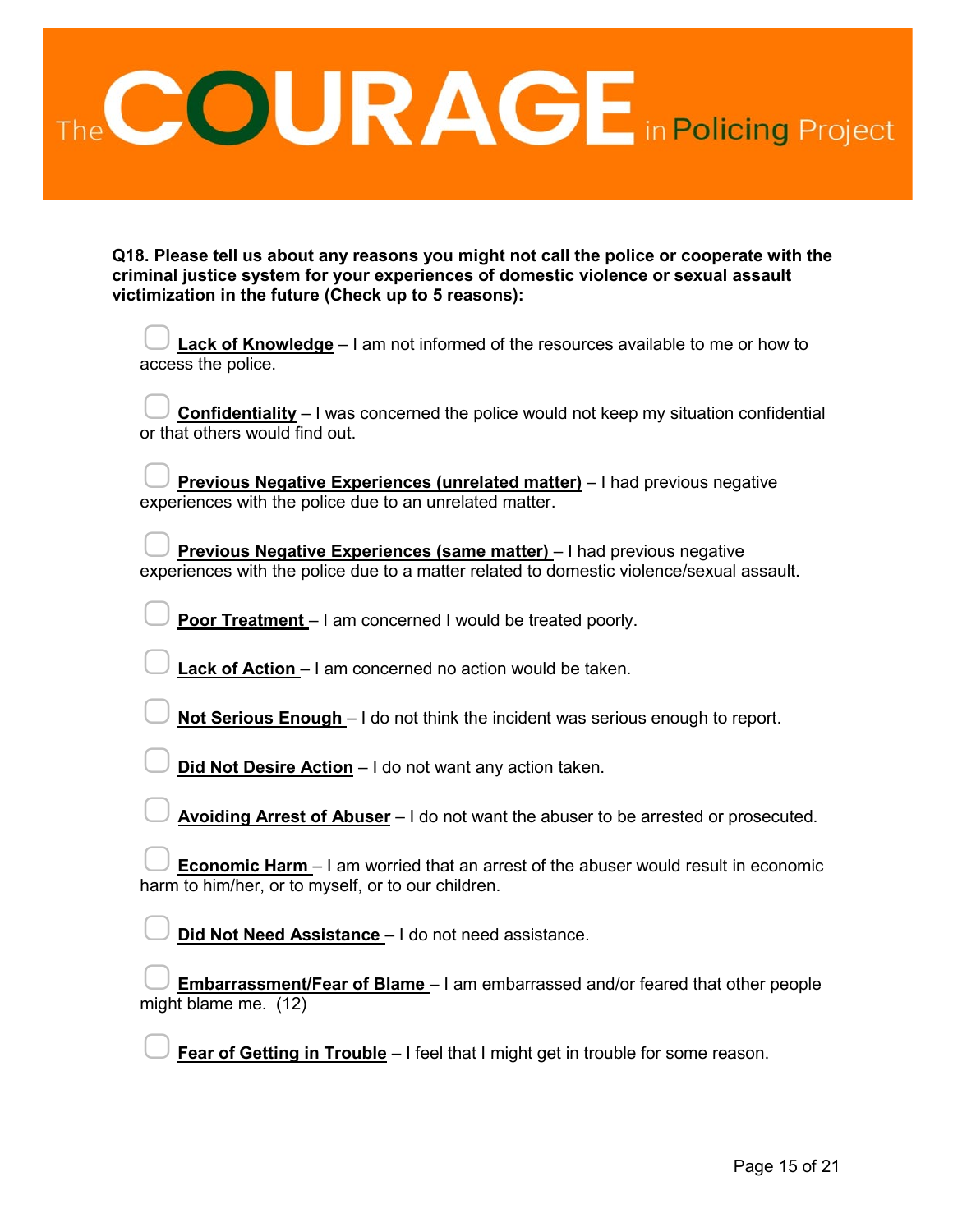

| <b>Fear of Revenge or Increased Violence</b> – I am worried that the abuser or others<br>might seek revenge, or might become more violent.                                                 |
|--------------------------------------------------------------------------------------------------------------------------------------------------------------------------------------------|
| Loss of Housing/Employment/Public Benefits - I am worried that contact with the<br>police would result in loss of housing, employment, and/or public benefits.                             |
| Fear of Child Protective Services - I am worried that contact with the police would<br>result in involvement with child protective services.                                               |
| <b>Fear of ICE</b> $-1$ am worried that contact with the police would result in a report to ICE<br>(Immigration & Customs Enforcement) about the immigration status of a household member. |
| <b>Fear of Arrest (Self)</b> $-1$ am worried the police would arrest me.                                                                                                                   |
| <b>Fear of Police</b> $-1$ distrust or fear the police in general.                                                                                                                         |
| <b>Lack of Language Assistance</b> - Help and services are not provided in my primary<br>language.                                                                                         |
| <b>Perpetrator Connected to Police</b> - The abuser was a police officer or connected to<br>the police in other ways that would make it difficult to report.                               |
| Other Reasons (please specify)                                                                                                                                                             |
|                                                                                                                                                                                            |

### **Q19. Have you, or someone you know, been a victim of officer-perpetrated violence?**

 $\bigcirc$  Yes

 $\bigcirc$  No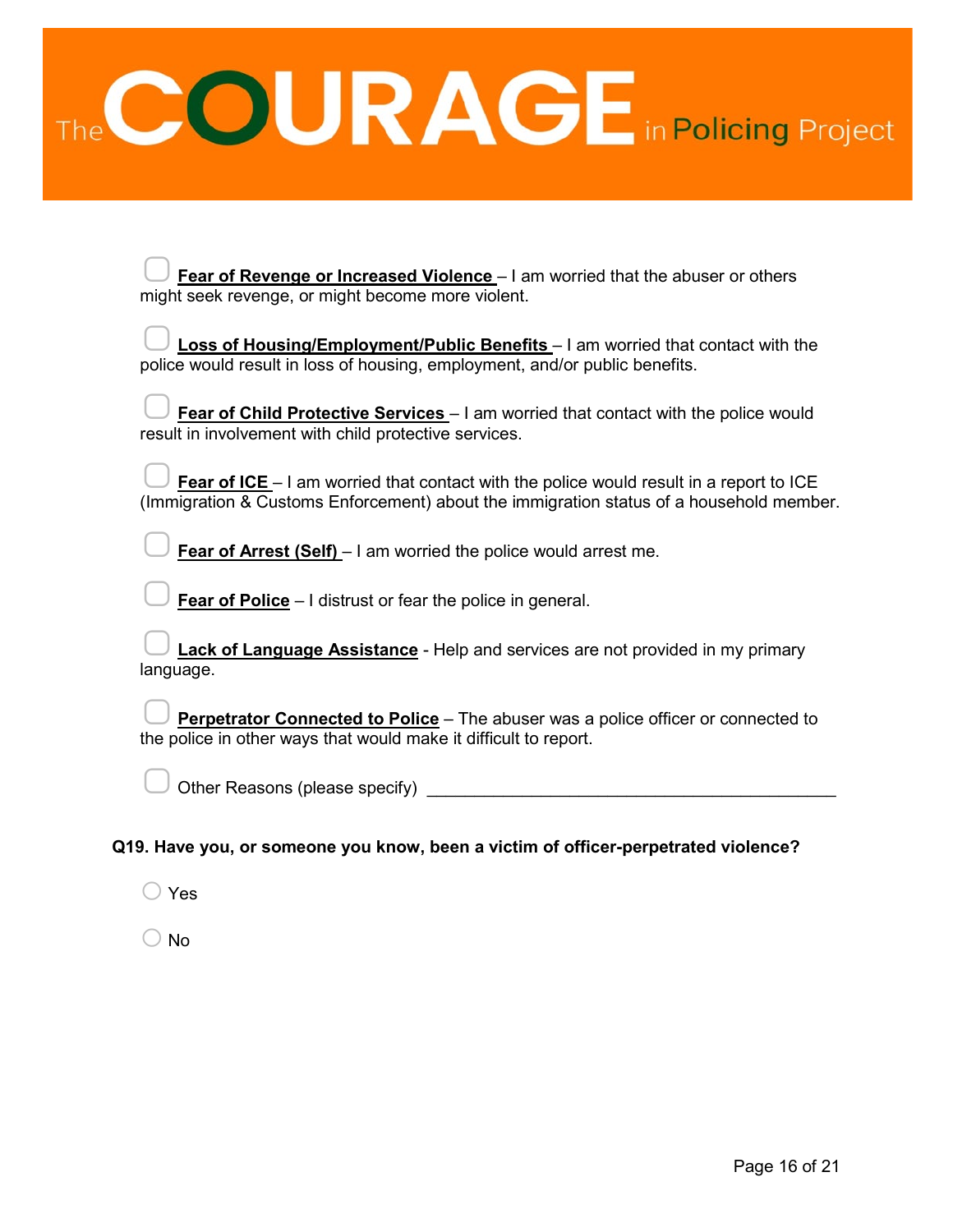

**Q20. Please feel free to write about any other thoughts you have concerning law enforcement response to domestic violence and sexual assault.**

\_\_\_\_\_\_\_\_\_\_\_\_\_\_\_\_\_\_\_\_\_\_\_\_\_\_\_\_\_\_\_\_\_\_\_\_\_\_\_\_\_\_\_\_\_\_\_\_\_\_\_\_\_\_\_\_\_\_\_\_\_\_\_\_

\_\_\_\_\_\_\_\_\_\_\_\_\_\_\_\_\_\_\_\_\_\_\_\_\_\_\_\_\_\_\_\_\_\_\_\_\_\_\_\_\_\_\_\_\_\_\_\_\_\_\_\_\_\_\_\_\_\_\_\_\_\_\_\_

\_\_\_\_\_\_\_\_\_\_\_\_\_\_\_\_\_\_\_\_\_\_\_\_\_\_\_\_\_\_\_\_\_\_\_\_\_\_\_\_\_\_\_\_\_\_\_\_\_\_\_\_\_\_\_\_\_\_\_\_\_\_\_\_

\_\_\_\_\_\_\_\_\_\_\_\_\_\_\_\_\_\_\_\_\_\_\_\_\_\_\_\_\_\_\_\_\_\_\_\_\_\_\_\_\_\_\_\_\_\_\_\_\_\_\_\_\_\_\_\_\_\_\_\_\_\_\_\_

(Stop here. Thank you for your participating.)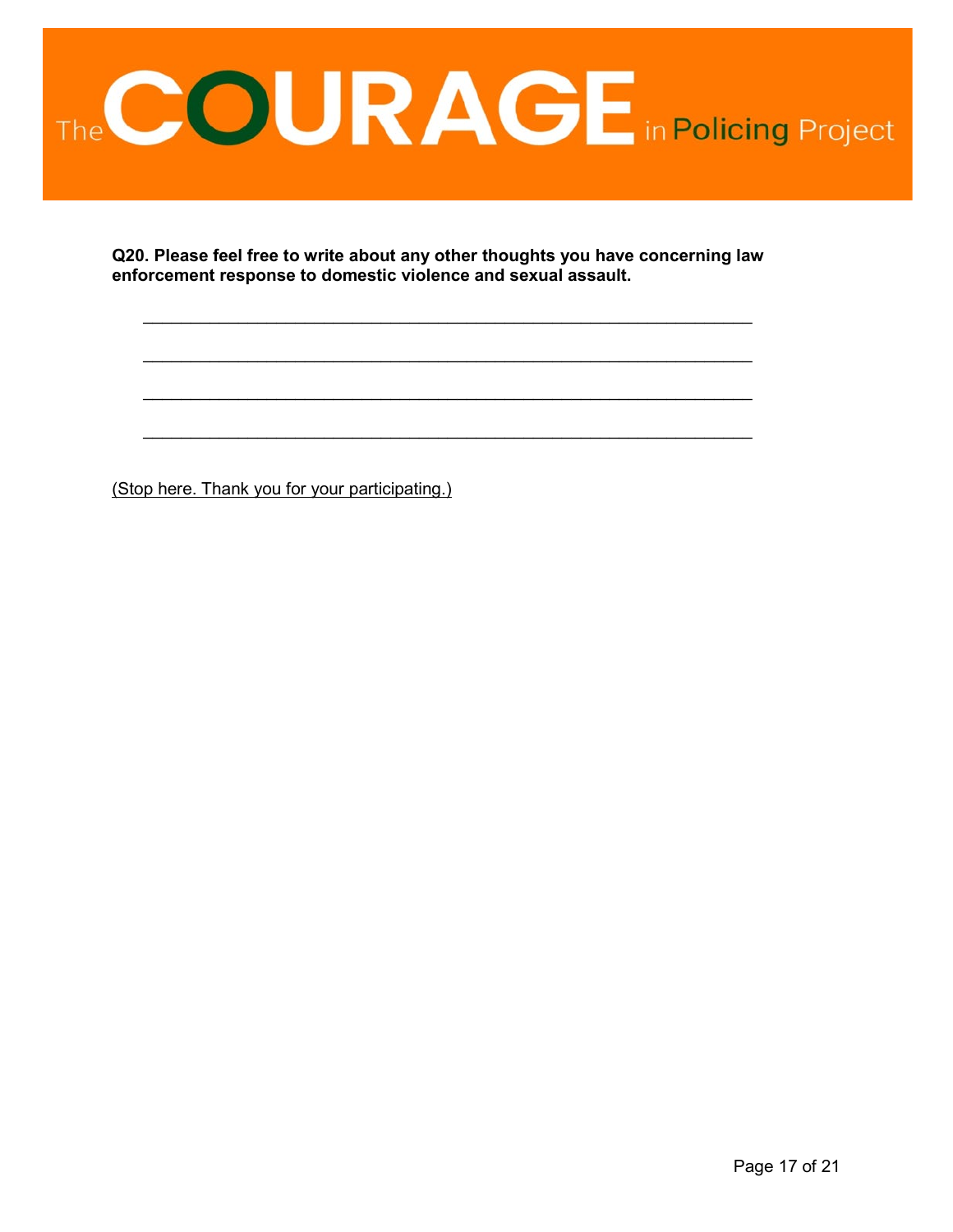

**Q12. Please tell us about the reasons you did not call the police or cooperate with the criminal justice system for your experiences of domestic violence or sexual assault victimization (Check up to 5 reasons):**

| Lack of Knowledge - I was not informed of the resources available to me or how to<br>access the police.                                                           |
|-------------------------------------------------------------------------------------------------------------------------------------------------------------------|
| <b>Confidentiality</b> - I was concerned the police would not keep my situation confidential<br>or that others would find out.                                    |
| Previous Negative Experiences (unrelated matter) - I had previous negative<br>experiences with the police due to an unrelated matter.                             |
| Previous Negative Experiences (same matter) - I had previous negative<br>experiences with the police due to a matter related to domestic violence/sexual assault. |
| Poor Treatment - I was concerned I would be treated poorly.                                                                                                       |
| Lack of Action - I was concerned no action would be taken.                                                                                                        |
| Not Serious Enough - I did not think the incident was serious enough to report.                                                                                   |
| Did Not Desire Action - I did not want any action taken.                                                                                                          |
| Avoiding Arrest of Abuser - I did not want the abuser to be arrested or prosecuted.                                                                               |
| <b>Economic Harm</b> – I was worried that an arrest of the abuser would result in economic<br>harm to him/her, or to myself, or to our children.                  |
| Did Not Need Assistance - I did not need assistance.                                                                                                              |
| <b>Embarrassment/Fear of Blame</b> - I was embarrassed and/or feared that other people<br>might blame me.                                                         |

**Fear of Getting in Trouble** – I felt that I might get in trouble for some reason.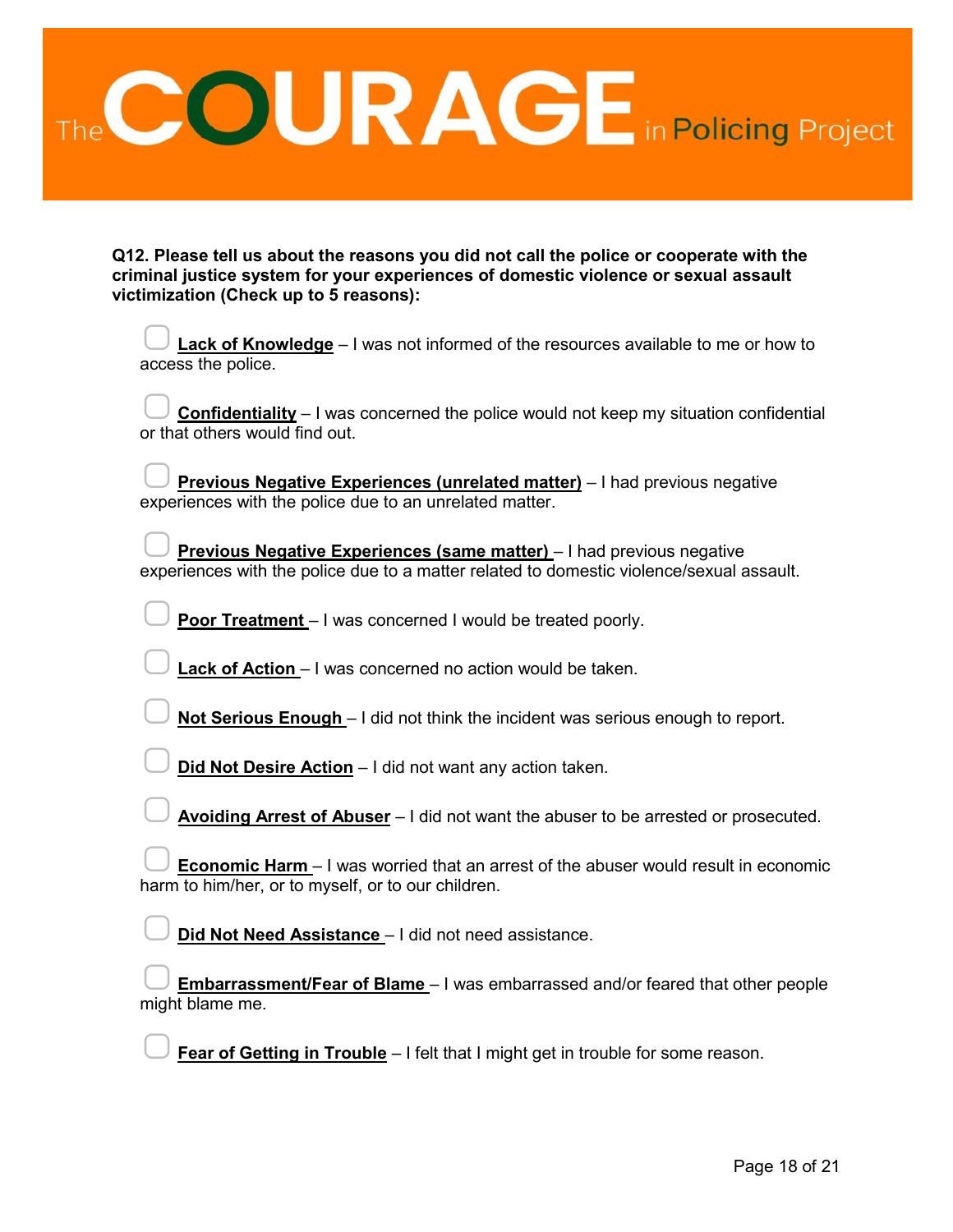

| Fear of Revenge or Increased Violence - I was worried that the abuser or others<br>might seek revenge, or might become more violent.                                                       |
|--------------------------------------------------------------------------------------------------------------------------------------------------------------------------------------------|
| Loss of Housing/Employment/Public Benefits - I was worried that contact with the<br>police would result in loss of housing, employment, and/or public benefits.                            |
| Fear of Child Protective Services - I was worried that contact with the police would<br>result in involvement with child protective services.                                              |
| <b>Fear of ICE</b> – I was worried that contact with the police would result in a report to ICE<br>(Immigration & Customs Enforcement) about the immigration status of a household member. |
| <b>Fear of Arrest (Self)</b> - I was worried the police would arrest me.                                                                                                                   |
| <b>Fear of Police</b> $-1$ distrust or fear the police in general.                                                                                                                         |
| <b>Lack of Language Assistance</b> - Help and services are not provided in my primary<br>language.                                                                                         |
| Perpetrator Connected to Police - The abuser was a police officer or connected to<br>the police in other ways that would make it difficult to report.                                      |
| Other Reasons (please specify)                                                                                                                                                             |
|                                                                                                                                                                                            |

## **Q13. Were you worried that the police would be biased against you?**

- $\bigcirc$  Yes (Continue to question 13a on page 20)
- $\bigcirc$  No (Skip to question 14 on page 21)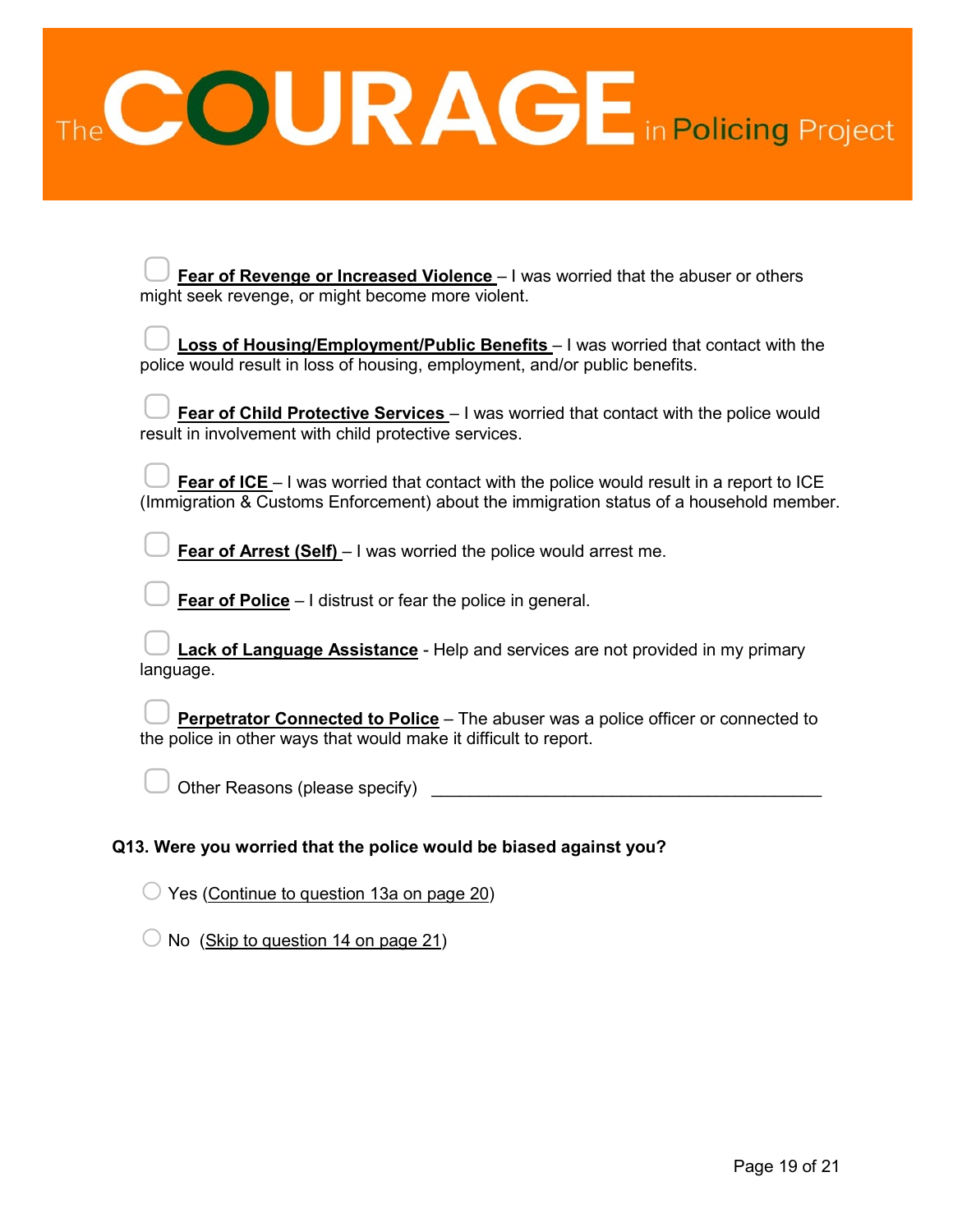

**Q13a. If yes, do you think that the police were biased against you due to your: (Check all that apply)**

| <b>Immigration Status</b>                                                                                    |
|--------------------------------------------------------------------------------------------------------------|
| Race/ethnicity                                                                                               |
| Gender                                                                                                       |
| Gender Identity (LGBTQI)                                                                                     |
| Nationality                                                                                                  |
| <b>Sexual Orientation</b>                                                                                    |
| Religion                                                                                                     |
| Neighborhood where you live                                                                                  |
| Neighborhood where the domestic violence/sexual assault incident took place                                  |
| Profession/Professional identity (ex. sex worker)                                                            |
| Age                                                                                                          |
| Disability/Mental Health                                                                                     |
| Drug use                                                                                                     |
| Poverty/limited income                                                                                       |
| The police were biased against me because the offender has connections with the<br>police or powerful people |
| Other (please specify)                                                                                       |